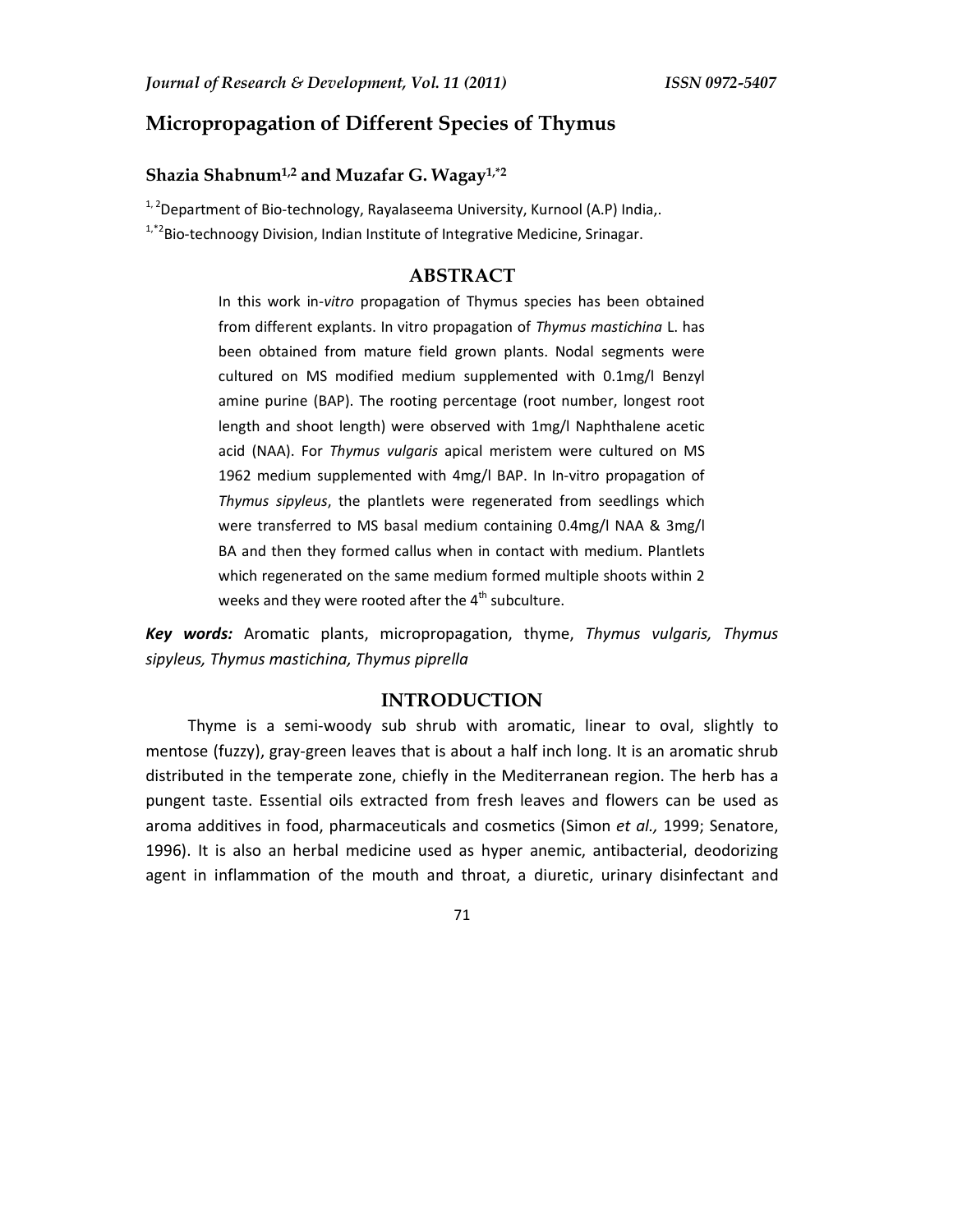vermifuge (*Bisset, 1994*). Traditionally basil has been used as a medicinal plant in the treatment of headaches, coughs, diarrhea, constipation, warts, worms and kidney malfunction (Simon *et al*., 1999). Essential oils from thyme *(Thymus vulgaris L.)* have antioxidant properties, which may result from the presence of free radical scavengers in these oils ( Farag *et al*., 1989 ; Deighton *et al*., 1993; Aeschbach *et al*., 1994 ). In addition, these compounds have been shown to have bactericidal and fungicidal properties ( Beuchat, 1976; Conner and Beuchat, 1984; Akgul and Kiranc, 1988; Sharpiro *et al*., 1994; Curtis *et al*., 1996). Thymol has antispasmodic, antibacterial, antifungal, antiseptic as well as antiviral activities (Grieve, 1984). This Herb is also used in making soaps, perfumes, garnings, pastes etc. It is used in both Homeopathic and Allopathic medicine. In early pharmacological works, the extracts of thyme were reported to show antioxidant activity (Economou *et al.,*1991; Schwarz *et al*.,1996) estrogen and progestin bioactivity (Mendes and Romano, 2004), and antimutagenic activity (Miura and Nakatani, 1989). Some methylated flavones were isolated from thyme and tested as antioxidants ( Murashige, and Skoog, 1962); three biphenyl compounds were identified as deodorant compounds ( Nakatani, *et al*., 1989) luteolin was identified to be as strong anti mutagen against Trp-2, one of the dietary carcinogens formed during cooking ( Prasad, 1999), two compounds 3, 4, 3, 4 tetrahydroxy-5, 5-diisopropyl-2, 2-dimethylbipheny and eriodicytol were found to protect biological systems against various oxidative stress.

#### **MATERIAL AND METHODS**

Explants of thyme were collected from the gene bank. The explants were surface sterilized in a 20% (v/v) sodium hypo chloride solution containing 0.04% tween 20 for 30 min; followed by three rinses in sterile distilled water in a laminar flow hood. For callus induction, explants consisting of nodal segment and apical meristems were cultured in the MS medium. The pH was adjusted to 5.8 before autoclaving at 120ºC & 15lb pressure for 20-25min. The effect of growth regulators were tested using 2, 4-D (2mg/l) in combination with Kn (0.5mg/l) or using NAA (0.4mg/l) in combination with BAP (3mg/l). ). Medium with out plant growth regulators was used as a control. To induce and proliferate shoots, the apical meristem taken from the gene field were transferred to shoot induction medium containing MS supplemented with 4mg/l BAP, 3% sucrose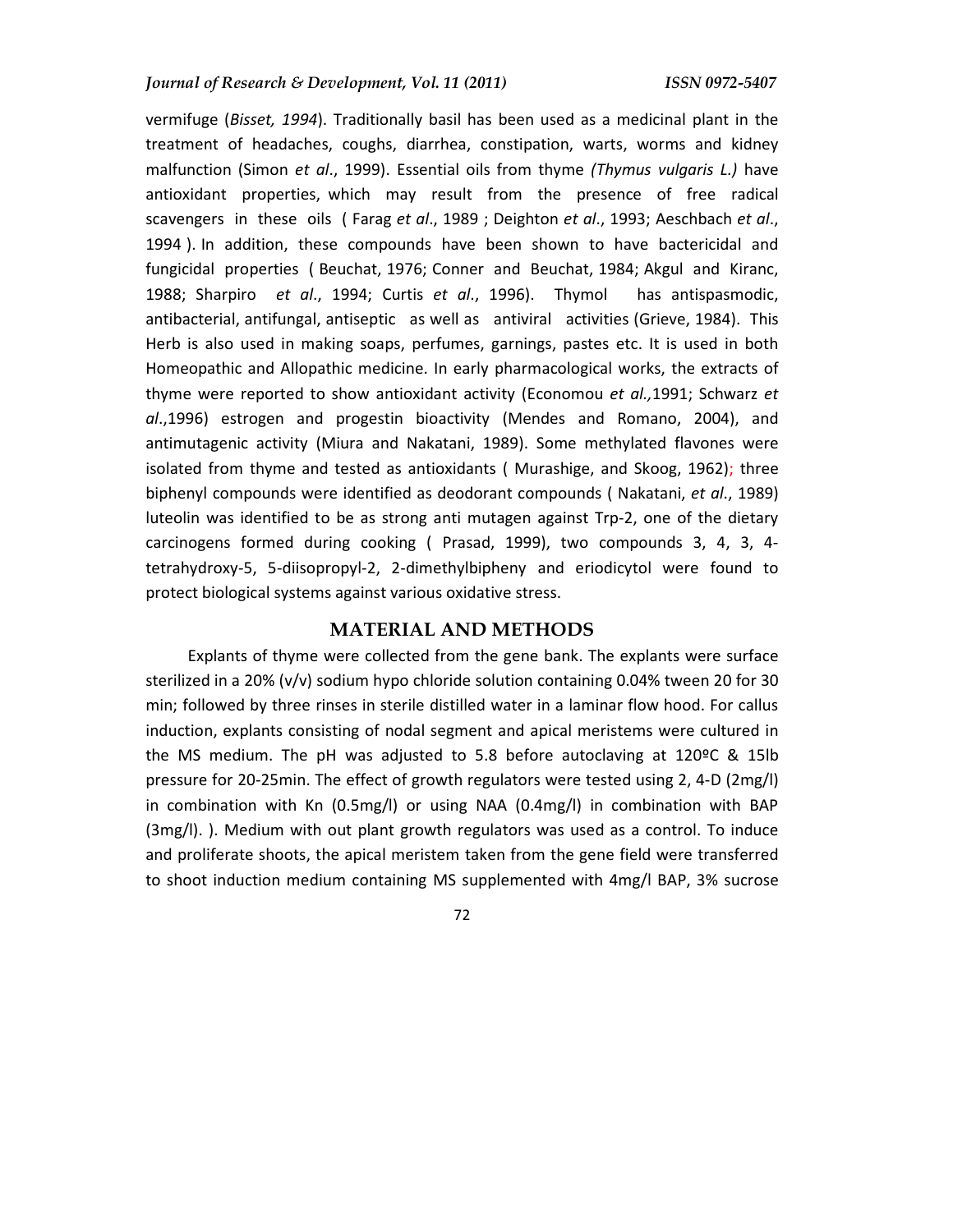and pH 5.8. Explants were kept under the dark conditions for 2 weeks and were transferred to the light. For root induction, elongated shoots (14cm) were isolated and transferred to MS medium supplemented with 1.1mg/l BAP and MS with 0.3mg/l IBA + 3mg/l BAP. For *Thymus sipyleus* sterilized seeds of the plant were germinated on modified Murashige & Skoog medium (mMS) and Hellers nutrient media. Then, seedlings were transferred to Murashige & Skoog basal medium containing 0.4 mg/l Naphthalene acetic acid (NAA) and 3 mg/l Benzyl adenine (BA) and then they formed callus when they were in contact with the medium. Plantlets which regenerated on the same medium formed multiple shoots within 2 weeks and they were rooted after the 4th subculture. For *Thymus piperella* explants from aseptically germinated seeds of *Thymus piperella* L. were induced to form shoots on modified Murashige and Skoog medium, the best yield being 5.1 shoots per explant when the medium contained 6.6 M BA plus 2.8 M IAA. Shoots could be rooted on the same basal medium supplemented with 2.8 M IAA, and 71% of the plantlets were successfully acclimatized.

### **RESULTS AND DISCUSSION**

Callus was induced in all media tested and no significant difference was observed in the induction frequency between light and dark conditions (Tables 1, 2 & 3). However, despite the similarity observed among the frequencies of callus formation, the differences in the callus type were noticed. Calluses induced under darkness and within the MS medium (Murashige and Skoog) containing 2mg/l 2, 4-D + 0.5mg/l Kn were friable and green in color. In all the treatments carried out in light conditions, the calluses were brown and compact mostly with dense areas, suggesting that the light treatment induce phenolic production in this specie. It is noteworthy, to mention that few species within the genus *Thymus* have been used to produce callus cultures. In these studies, the *T. sipyleus* (Bengi and Kamil, 1999) callus induction was obtained by cultivating seedlings in the presence of BAP + NAA. Callus induction and proliferation systems are known to be very useful for the study of biosynthesis of natural products and the factors that influence it, giving some possibilities of controlled production.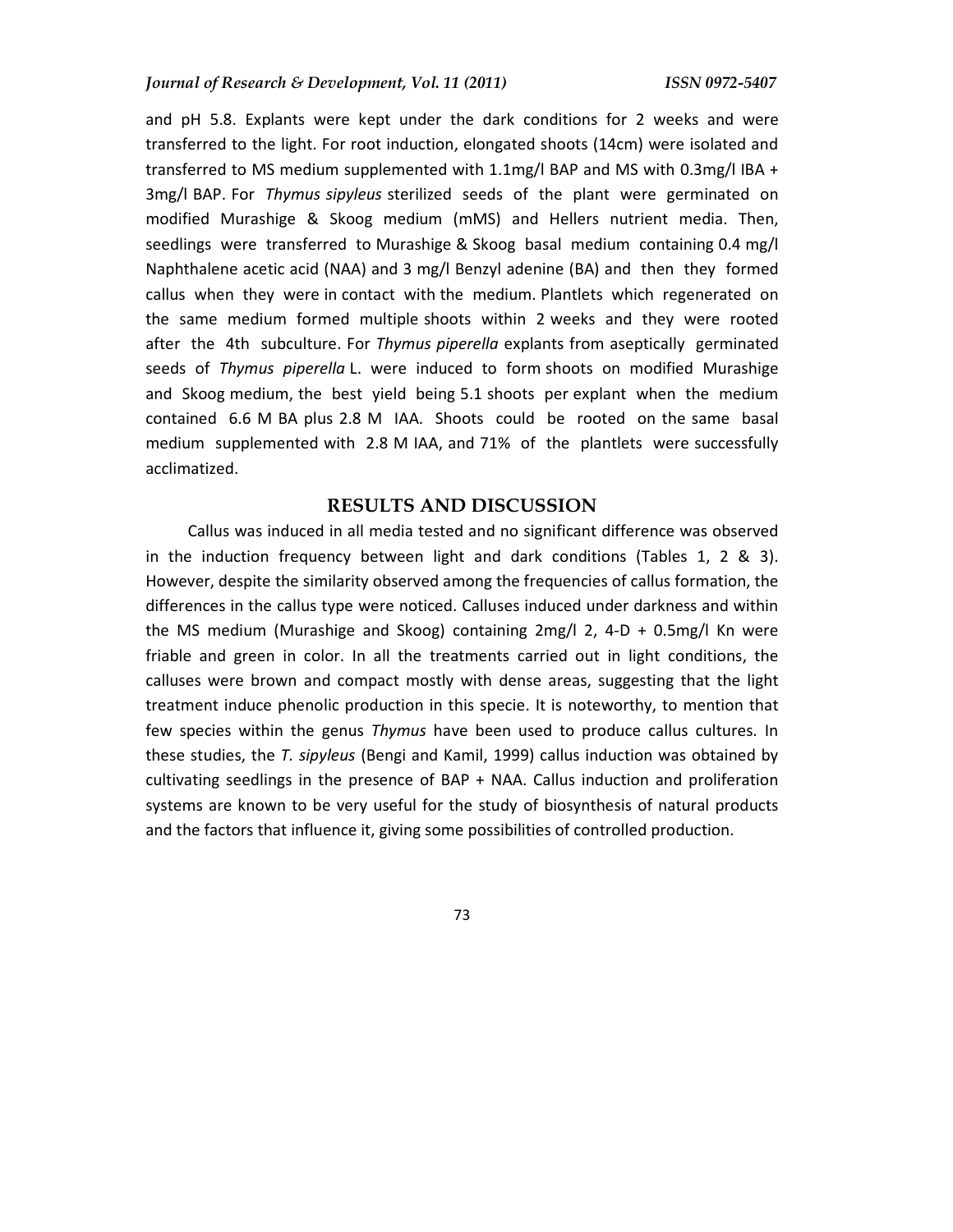| Growth          | Max.   | Max.                     | Max.                     | Max. length Number |            | Nature<br>οt     | In presence |
|-----------------|--------|--------------------------|--------------------------|--------------------|------------|------------------|-------------|
| Regulators (    | height | number                   | number                   | of roots in        | of days in | response         | or absence  |
| mg/l)           | in(cm) | of shoots                | of roots                 | (cm)               | response   |                  | of light    |
| 0.0 control     |        | $\overline{\phantom{0}}$ | $\overline{\phantom{0}}$ |                    |            |                  |             |
| 4 BAP           | 4      | 4                        | $\overline{\phantom{a}}$ |                    | 10         | Shooting         | *           |
| 2 2.4-D +0.5 KN | 6      | 5                        | $\overline{\phantom{a}}$ |                    | 32         | Callus/shooting  | $\ast$      |
| 4 BAP           | 14     | 10                       | $\overline{\phantom{a}}$ |                    | 7          | shooting         | #           |
| 1.1 BAP         | 4      | 3                        |                          | 8                  | 30         | Rooting/shooting |             |
|                 |        |                          |                          |                    |            |                  |             |

**Table 1. Effect of auxin & cytokinin concentrations on callus initiation, shoot and root Proliferation of** *Thymus vulgaris* **L. from apical meristem explants cultured.** 

**Table 2. Effect of auxin & cytokinin concentrations on callus initiation, shoot and root proliferation of Thymus sipyleus L. from apical meristem explants cultured.** 

| Growth          | Max.   | Max.      | Max.                     | Max. length Number       |          | Nature of        | presence<br>In. |
|-----------------|--------|-----------|--------------------------|--------------------------|----------|------------------|-----------------|
| Regulators      | height | number    | number                   | of roots in of days in   |          | response         | absence<br>or   |
| mg/l            | in(m)  | of shoots | of roots                 | (cm)                     | response |                  | of light        |
| 0.0 control     | -      |           | $\overline{\phantom{0}}$ |                          |          |                  |                 |
| 5 NAA           | 9      |           | $\overline{\phantom{a}}$ | $\overline{\phantom{0}}$ | 14       | shooting         | *               |
| $0.4$ NAA+ 3 BA | 5      | 3         |                          |                          | 15       | Rooting/shooting | $\ast$          |
| $0.3BA+3BAP$    | 8      | 8         |                          | 3                        | 28       | Rooting/shooting | *               |

**Table 3. Effect of auxin & cytokinin concentrations on callus initiation, shoot and root Proliferation of Thymus piprella L. from apical meristem explants cultured.** 

| Growth            | Max.                        | Max.                           | Max.   | Max. length   | Number     | Nature of                  | In presence   |  |
|-------------------|-----------------------------|--------------------------------|--------|---------------|------------|----------------------------|---------------|--|
| Regulators        | height                      | number                         | number | of roots in   | of days in | response                   | absence<br>or |  |
| mg/l)             | in(m)<br>of shoots of roots |                                |        | (cm)          | response   |                            | of light      |  |
| .0 control        |                             |                                |        |               |            |                            |               |  |
| 6.6 BA+2.8 IAA    | 15                          | 15                             | --     |               | 14         | Shooting                   | $\ast$        |  |
| 2.8 IAA           | 8                           | 4                              |        | 5             | 25         | Rooting/shooting           | $\ast$        |  |
| $0.3$ IBA + 3 BAP | 8                           | 8                              | 5      | 3             | 28         | Rooting/shooting           | $\ast$        |  |
| <b>NAA</b>        |                             | Naphthalene acetic acid        |        | <b>BAP</b>    |            | <b>Benzyl amine purine</b> |               |  |
| <b>IAA</b>        | Indole acetic acid          |                                |        | $\rightarrow$ |            | No response                |               |  |
| <b>IBA</b>        |                             | Indole butyric acid            |        | * )           |            | <b>Presence of light</b>   |               |  |
| Кn                | kinetin                     |                                |        | (#)           |            | Absence of light           |               |  |
| $2.4-D$           |                             | 2,4-dichlorophenoxyacetic acid |        |               |            |                            |               |  |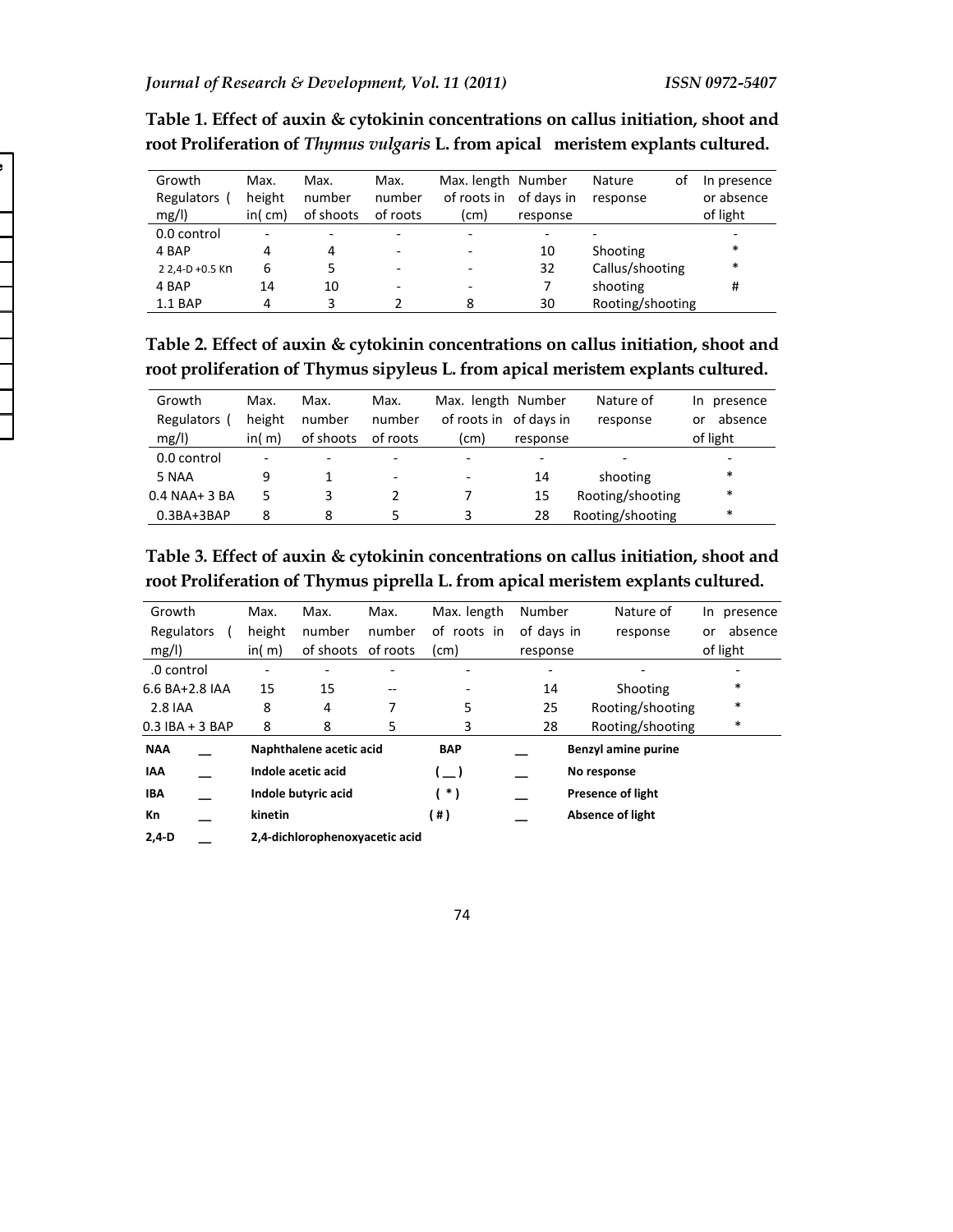The results from the seeds germination studies indicated that herb can germinate in both the light and in dark conditions. However, the germination rate was higher in light as compared to darkness, so this necessity of light for germination depicts that the seeds are positively photoblastic. The germination and the percentage was enhanced to 100% by giving them moderate chilling treatment (up to 72 hrs) as against the treatment up to 45 hrs (80%) and up to 92 hrs (90%) (Table 4).

| Seed<br>treatment | of<br>No.<br>germinated |         | Seeds No. of days of<br>germinated | (%) of response |         | chilling<br>Pre-<br>treatment<br>in |  |
|-------------------|-------------------------|---------|------------------------------------|-----------------|---------|-------------------------------------|--|
|                   | In light                | In dark |                                    | In light        | In dark | hours                               |  |
| 0.0(control)      | 3/10                    | 3/10    | 7                                  | 30              | 30      | #                                   |  |
| Thiourea          |                         |         |                                    | $\overline{a}$  | -       | 18                                  |  |
| $GA3$ 200ppm      | 9/20                    | 12/20   | 6                                  | 45              | 60      | #                                   |  |
| $GA3 + BAP$       | 25/25                   | 10/25   | 3                                  | 100             | 40      | 72                                  |  |
| 200ppm each       |                         |         |                                    |                 |         |                                     |  |
| $GA3 + BAP$       | 16/20                   | 14/20   | 3                                  | 80              | 70      | 92                                  |  |
| 200ppm each       |                         |         |                                    |                 |         |                                     |  |

|                  |  |  | Table 4. Effect of different chemical and pre-chilling treatments on in-vitro |  |  |
|------------------|--|--|-------------------------------------------------------------------------------|--|--|
| seed germination |  |  |                                                                               |  |  |

**Control - With out treatment** 

**GA3 - Gibberlic acid** 

**BAP - Benzyl ammine purine** 

**(-) - Non response** 

#### **(#) - No pre- chilling treatment**

This type of phenomena was also observed by Prasad (*1999*) on *Podophyllum hexandrum*. During the process of experiments, it was observed that seedlings raised showed contamination after 4 days of inoculation. The reason for this is that the seeds contain seed borne infection and when the seedlings grown from these seeds were transferred to MS medium containing nutrients, the infection grows easily on this nutrient rich medium. These experimental findings are clearly coinciding with previous studies. In these studies, it was observed that about 70% of the seedlings from the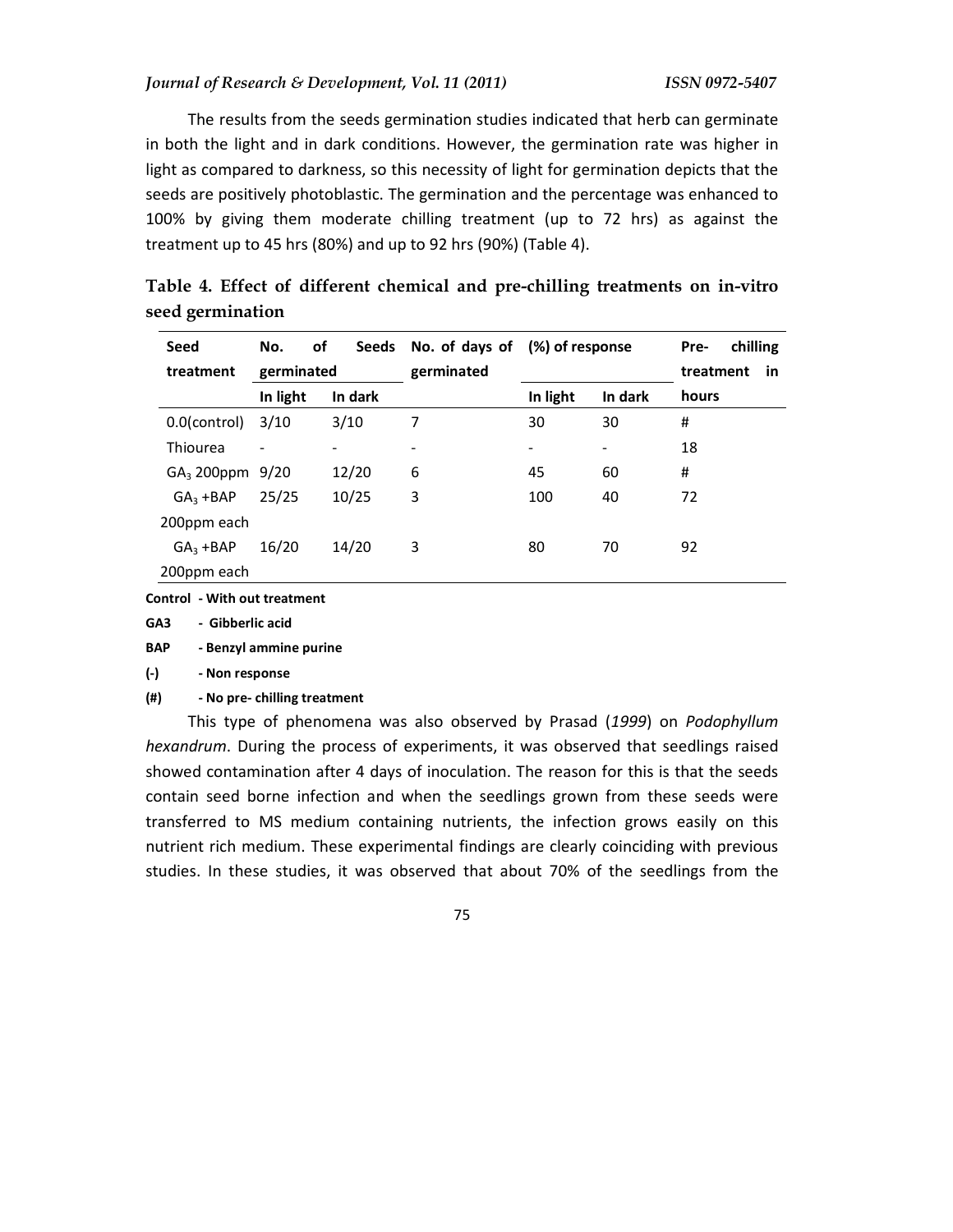heterogeneous seed were lost due to seed borne infection that grows easily on a nutrient rich medium. Similar results were observed by (Kiladas *et al.,* 1996).Mendes and Romano, (2004) also followed the same thing that the establishment of cultures was difficult due to high incidence of contamination for in vitro cloning of *Thymusmastichina.*

Culturing the explants (apical meristem) on medium supplemented with 4mg/l BAP resulted in shoot induction (Table 1). BAP alone or in combination with NAA has previously been reported as being efficient in promoting shoot differentiation in several species (Blakesley and Constantive,1992). In *Thymus mastichina*, BAP was found to be the most efficient in shoot formation when nodal segments of mature field grown plants were used (Mendes and Romano, 2004). However, in case of T. sipyleus, the best results for shoot induction were obtained when excised parts of seedlings were cultured in media supplemented with BAP & NAA. In T. piperella, shoot and roots were induced in media containing BAP & IAA (Saez, *et al*., 1994).

The marked difference observed between the average numbers of shoots obtained from the explants induced either under dark or light conditions could be related to the media used for shoot induction and multiplication. Shoots induced under darkness resulted in significantly higher production of shoots than those induced under light (Table1). Shoots induced on 4mg/l BAP formed the highest number of shoots after 1 week of time. However, the shoots from the remaining treatments took 3 weeks to show shoot induction. The procedures that have established for shoot induction and multiplication of thymus species have reported an average from 4-7 shoots in 30-35 days, depending on the explants used. It is noteworthy, in mentioning that we reported a standard protocol which allows the production of up to 11 shoots per explant in 10-12 days.

It is well know fact, that rooting of shoots can be influenced by variations of medium salt strength and presence of growth regulators. Among the growth regulators, IBA, NAA, IAA has been the used to induce root formation in several species of thymus. In *T. piperelle*, the rooting was obtained in presence of IAA (Mendes and Romano, 2004). For *T. mastichina*, rooting was obtained in presence of NAA (Saez *et al*., 1994). In *Thymus vulgaris*, elongated shoots from explants were rooted in all media, although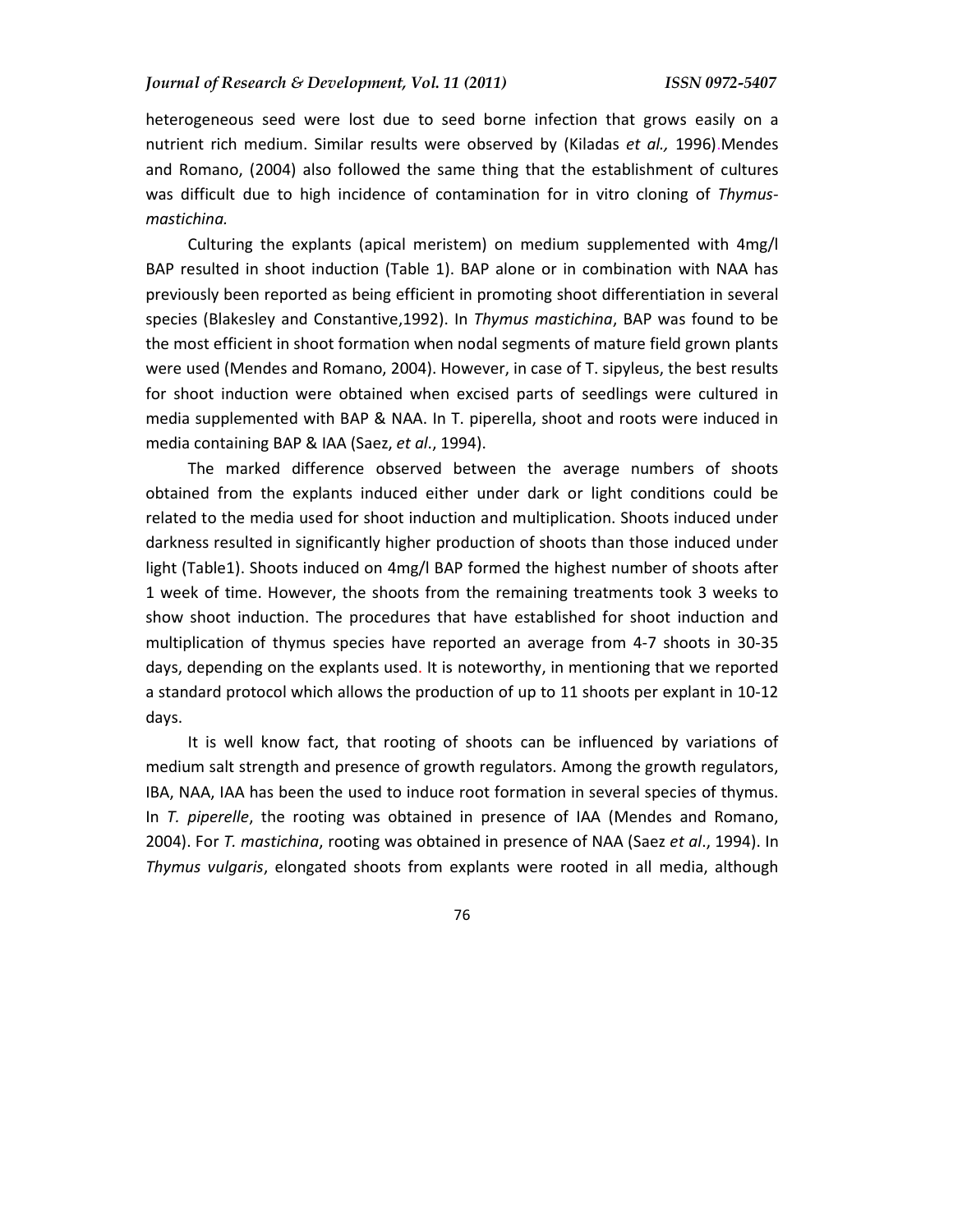### *Journal of Research & Development, Vol. 11 (2011) ISSN 0972-5407*

higher frequencies were obtained in media supplemented with IBA + BAP (Table 2). The presence of IBA on the root media seemed to have effect only on the number of roots per shoot. Roots induced on the IBA containing media were thicker while those induced with out IBA were thinner. The regenerated plants were transferred to non-aseptic conditions for acclimatization and then to conditions of progressively lower humidity levels. Overall, it was observed that completely adapted plants were recovered after 20 days reaching 80% survival rate.



Fig.1 Fig.2



77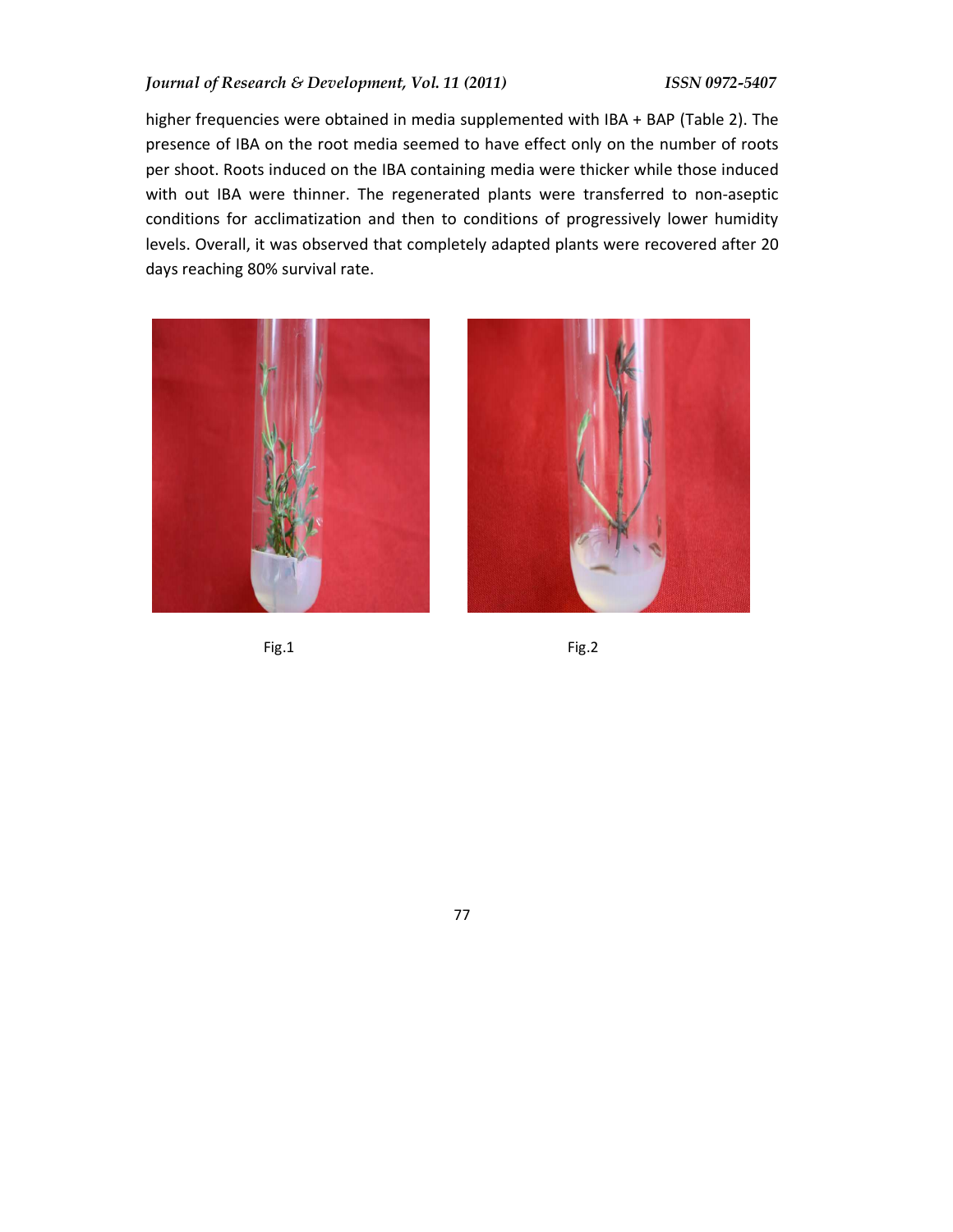### *Journal of Research & Development, Vol. 11 (2011) ISSN 0972-5407*





Fig.3 Fig.4

## **Figure 1-4d) Stages of micro propagation of** *Thymus vulgaris***.**

- 1. Shoot formation from apical meristem induced on 4mg/l BAP, under darkness
- 2. Shoots induced on root formation in MS medium supplemented with 0.3mg/l IBA + 3mg/l BAP
- 3. Callus formation from apical meristem cultivated on 2mg/l 2,4 2, 4-D + kinetin 2,4-D + 0.5mg/l Kn
- 4. and Seed germination by giving GA3 + BAP 200ppm each and pre-chilling at 72 hours.

# **CONCLUSIONS**

The present study describes a new system which is suitable for micro-propagation and cell mass proliferation from apical meristem of *Thymus* sp. For multiplication of *Thymus vulgaris* selected clones, the apical meristem could be cultured under darkness on MS medium supplemented with 4mg/l BAP and shoots could be easily rooted on the MS medium containing 0.3mg/l IBA + 3mg/l BAP. For *Thymus sipyleus* Boiss sterilized seeds were germinated on Hellers medium, then these are transferred to MS medium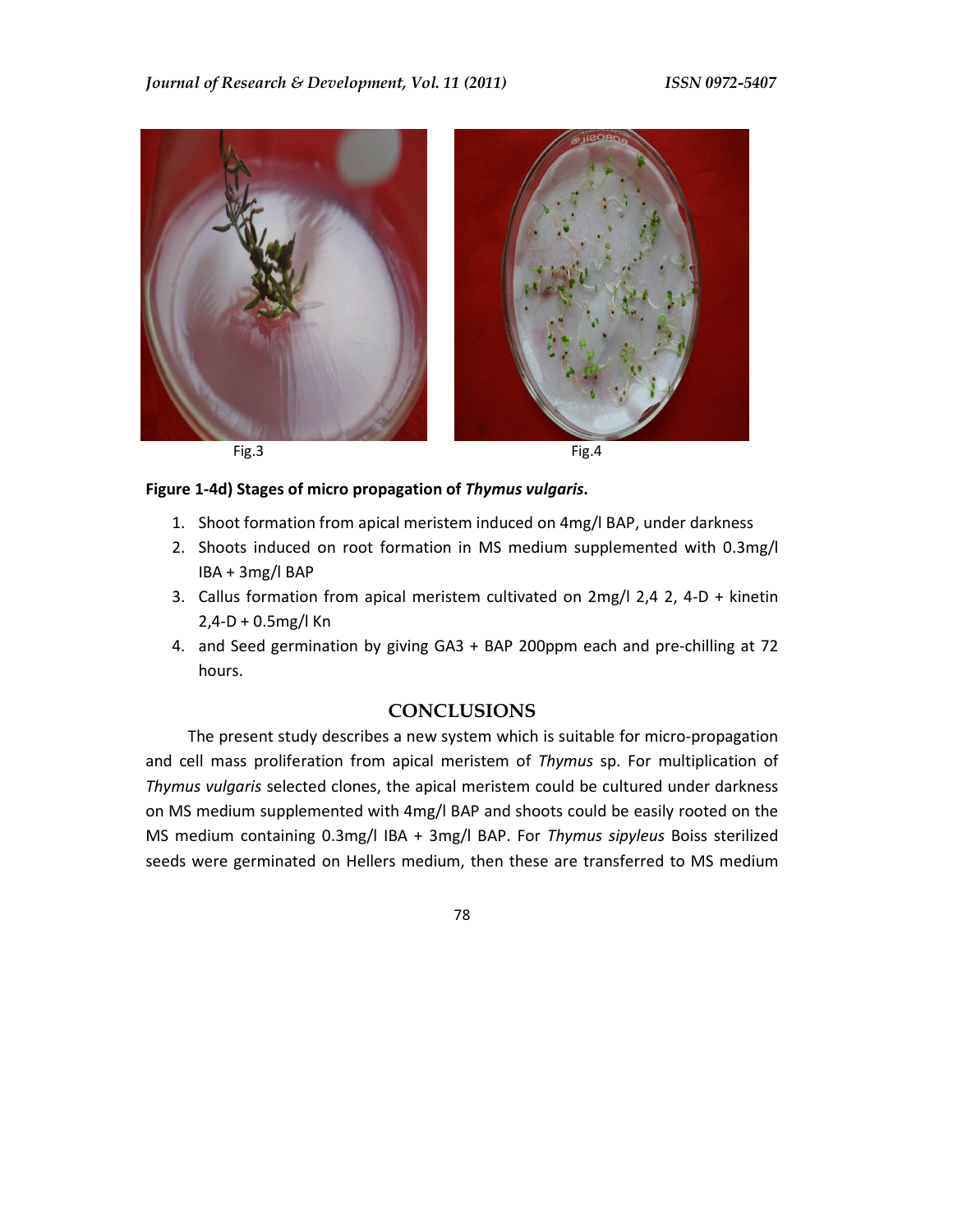containing 0.4mg/l NAA & 3mg/l BA and then they formed callus when were in contact with the medium. For *Thymus piperella* germinated seeds were grown in MS medium containing 6.6Mμ BA + 2.8μM IAA. Shoots could be rooted on the same basal medium supplemented with 2.8μM IAA . 71% of plantlets were successfully acclimatized.

## **ACKNOWLEDGEMENTS**

 The authors are greatful to Dr. A.S. Shawl from IIIM for providing research support and technical assistance, facilities in his laboratory. We also thank Dr. Qazi Parvaiz for their valuable comments

#### **REFERENCES**

- Aeschbach, R., Loliger, J., Scott, B.C., Murcia, A., Butler, J., Haliwell, B.and Aruoma, O.I. 1994 Antioxidant actions of thymol, carvacrol 6-gingerol, Zingerone and hydroxytyrosol. *Food Chem. Texaco*, **32:** 31-36.
- Akgul, A. and Kivanc, M. 1988. Inhibitory effects of selected Turkish spices and oregano components on some food borne fungi. *Int. J. Food Microbial*, **6:** 363-368.
- Beuchat, L.R. 1976. Sensitivity of Vibrio parahaemolyticus to spices and organic acids. *J. Food Sci*, **41:** 899-902
- Bengi, B. E. A.and Kamil, Y. 1999. In vitro propagation of *Thymus sipyleus* Boiss. ( Lamiaceae). *Turk J Biol*, **24:** 81-86.
- Bisset, N.G. 1994. *Herbal drugand Phytopharmaceuticals,* CRC Press: Bacon Raton.
- Blakesley, D. and Constantine, D. 1992. Uptake and metabolism of 6-benzyadenine in shoot cultures of a range of species. *Plant cell Tissue Org.Cult*. **28**: 183-186.
- Conner, D.E. and Beuchat, L.R. 1984 Effects of essential oils from plants on growth of food spoilage yeast*. J. Food Sci*., **49**: 429-434.
- Curtis, O.F., Shetty, K., Cassagnol, G. and Peleg, M. 1996. Comparisons of the inhibitory and lethal effects of synthetic versions of plant metabolites (anethole, carvacrol, eugenol and thymol) on food spoilage yeast (*Debaromyces hansenii*). *Food Biotechnol,* **10**: 55-73.
- Deighton, N., Glidewell, S.M., Deans, S.G. and Goodman, B.A. 1993. Identification by EPR spectroscopy of carvacrol and thymol as the major sources of free radicals in the oxidation of plant essential oils. *J.Sci. Food Agric*, **63**: 221-225.
- Economou, K.D., Oreopoulou, V. and Thomopoulos, C.D. 1991 Antioxidant activity of some plant extracts of the family Labiatae. *J. Am. Oil Chem*. Soc., **68**: 109-113.